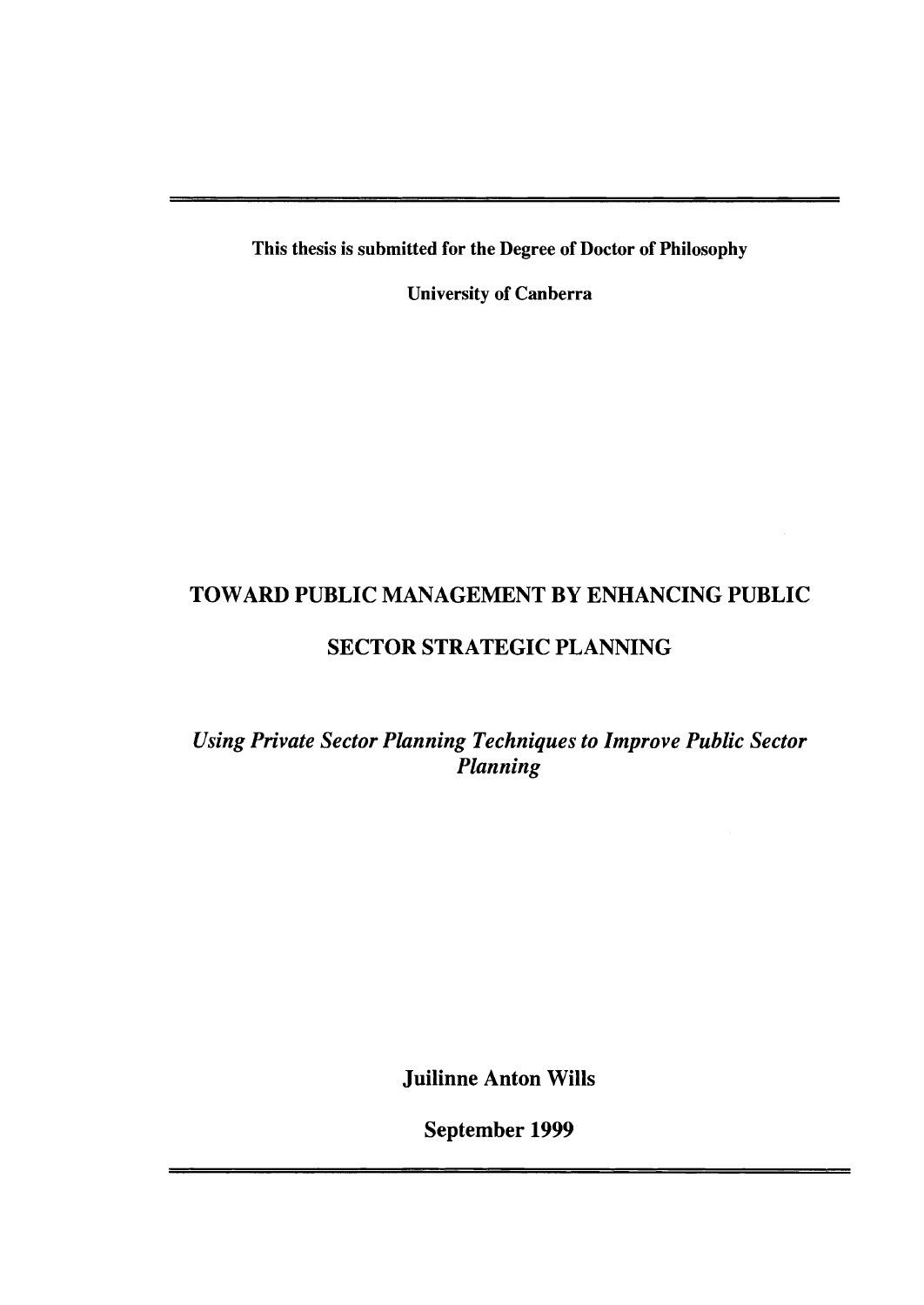#### **Abstract**

This thesis considers the problems associated with the Australian Public Sector moving sometimes erratically towards strategic public management following substantial and wide ranging reforms over the last 20 years. In particular, this study examines public organizational planning and evaluates the extent to which private sector planning philosophies and methodologies have already and could be applied more relevantly to the public sector. The major proposition is that commercial planning methods and techniques can be used selectively to enhance agency planning and management effectiveness and efficiency. A specific application at Centrelink is considered for public service providers delivering high quality government services as part of a purchaser/provider relationship. Strategic planning and management theory and models are reviewed and a progressivestages model is developed for the APS. A range of private sector planning techniques and tools is evaluated and brief but classified case studies on major APS organizations are also presented. The thesis concludes that a dynamics capabilities approach would enable public organizations to maximize strategic management and operational effectiveness.

#### **Dedication**

I dedicate this work to my beloved wife Faye who is my rock and my constant inspiration and who supported and suffered my study.

 $\lambda$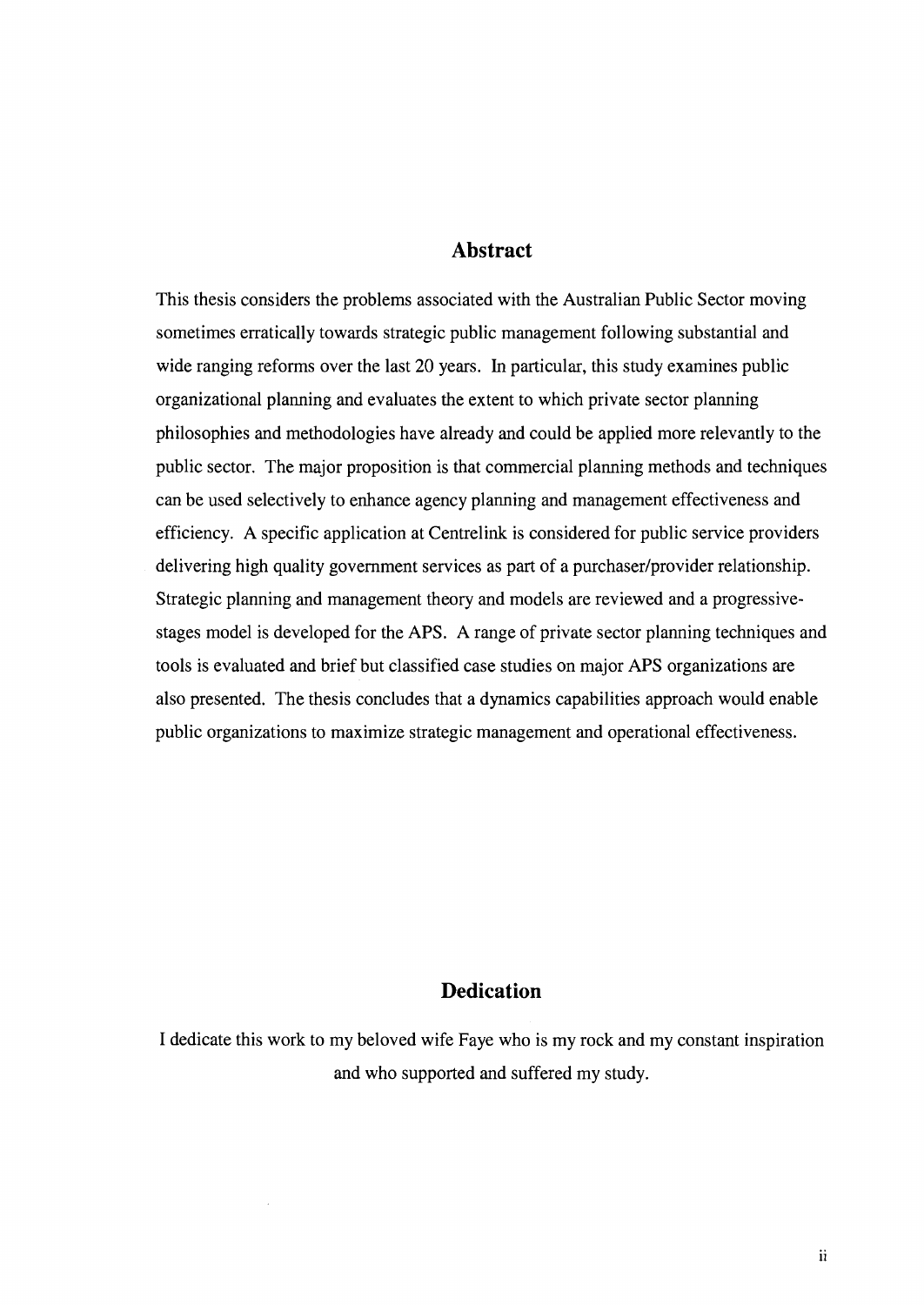#### **Acknowledgements**

First and foremost, I acknowledge greatly the wisdom, patience and sound advice of my doctoral supervisor and mentor, Dr Alan Jarman from the University of Canberra, in extending my intellectual reach and challenging my assumptions. His prodigious memory and ability to apply the lessons of history have assisted my studies and thought processes in extending theory and developing this thesis.

I also thank Dr John Halligan, Director of the Centre for Research in Public Sector Management, University of Canberra for his assistance and support over the years. My thanks also to my fellow doctoral students for sharing and easing the anguish and trepidations of doctoral research.

I wish to thank my supervisors, members of the executive and staff of the Department of Social Security and latterly Centrelink for their support and understanding during my study program over the years. A special vote of gratitude goes to Mr Ross Divett, Deputy Chief Executive of Centrelink for sharing his experience and giving valuable insights into the operations of a changing public sector.

I have also enjoyed the privilege of lecturing to Masters students in, among other units, Corporate Planning Techniques at the University of Canberra for several years for which I acknowledge the support and encouragement of Associate Professor Jim McMaster. As part of the unit evaluation process, students were required to apply planning models to both public and private organizations. My special thanks to the students of the 1998 unit who interviewed Centrelink staff and compiled preliminary research data as part of a class project in May/June 1998 within the framework I had provided. Senior Centrelink staff attended a class presentation and commented favourably on the limited findings of the exercise. Since that time I have updated the data significantly to complete a contemporary analysis of the organization for inclusion in this work.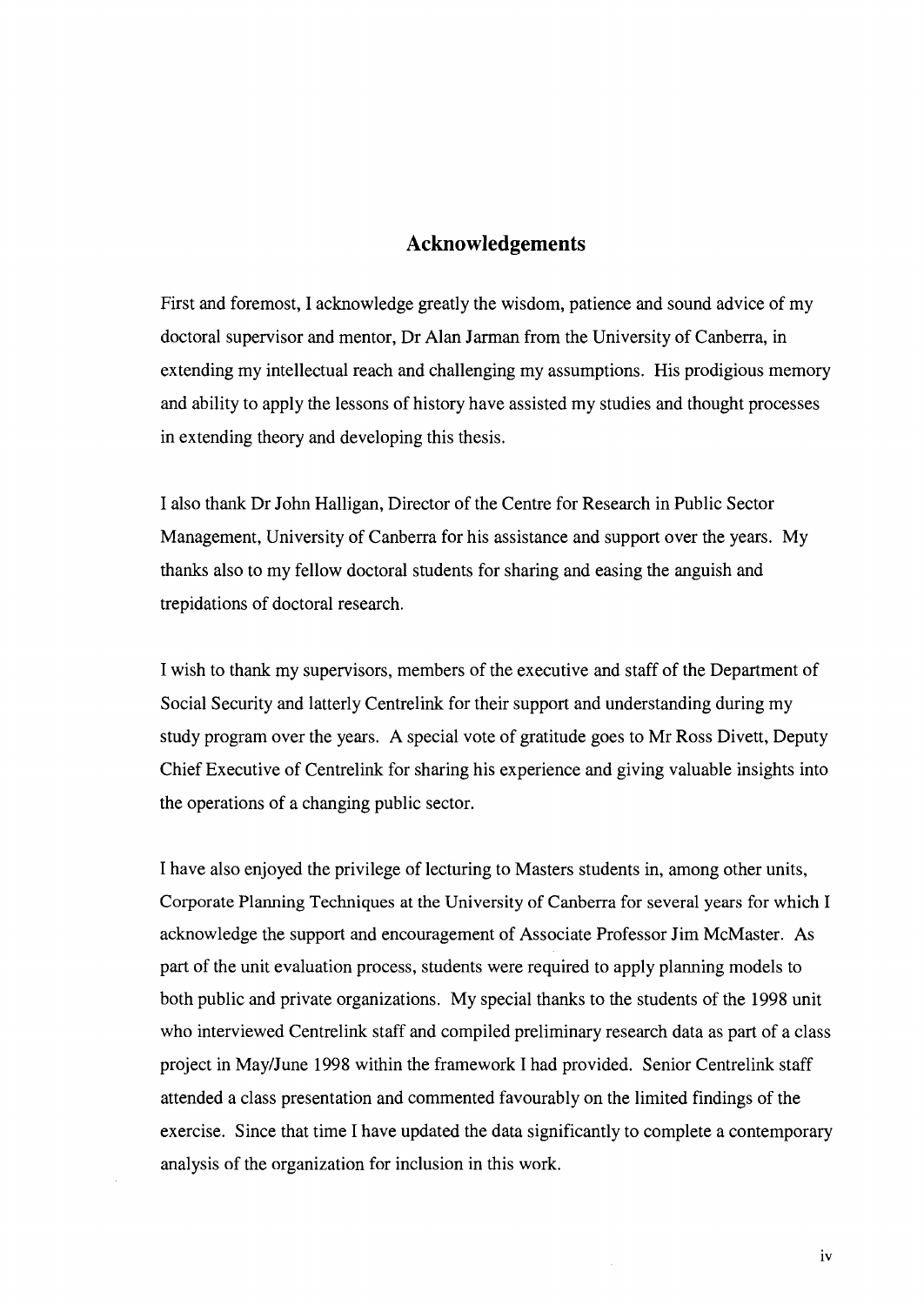# **Table of Contents**

 $\sim$   $\sim$ 

 $\sim 10^6$ 

| TOWARD PUBLIC MANAGEMENT BY ENHANCING PUBLIC SECTOR STRATEGIC PLANNINGi                      |  |
|----------------------------------------------------------------------------------------------|--|
|                                                                                              |  |
|                                                                                              |  |
|                                                                                              |  |
|                                                                                              |  |
|                                                                                              |  |
|                                                                                              |  |
|                                                                                              |  |
|                                                                                              |  |
|                                                                                              |  |
|                                                                                              |  |
|                                                                                              |  |
|                                                                                              |  |
|                                                                                              |  |
|                                                                                              |  |
|                                                                                              |  |
|                                                                                              |  |
|                                                                                              |  |
|                                                                                              |  |
|                                                                                              |  |
|                                                                                              |  |
|                                                                                              |  |
|                                                                                              |  |
|                                                                                              |  |
|                                                                                              |  |
| Comparative Public Management Trends in the United Kingdom, New Zealand and United States 37 |  |
|                                                                                              |  |
|                                                                                              |  |
|                                                                                              |  |
|                                                                                              |  |
|                                                                                              |  |
|                                                                                              |  |
|                                                                                              |  |
|                                                                                              |  |
| SECTION 2 STRATEGIC MANAGEMENT. STRATEGIC PLANNING EXPERIENCE AND MODELS                     |  |
|                                                                                              |  |
|                                                                                              |  |
|                                                                                              |  |
|                                                                                              |  |
|                                                                                              |  |
|                                                                                              |  |
|                                                                                              |  |
|                                                                                              |  |
|                                                                                              |  |
|                                                                                              |  |
|                                                                                              |  |
|                                                                                              |  |
|                                                                                              |  |
|                                                                                              |  |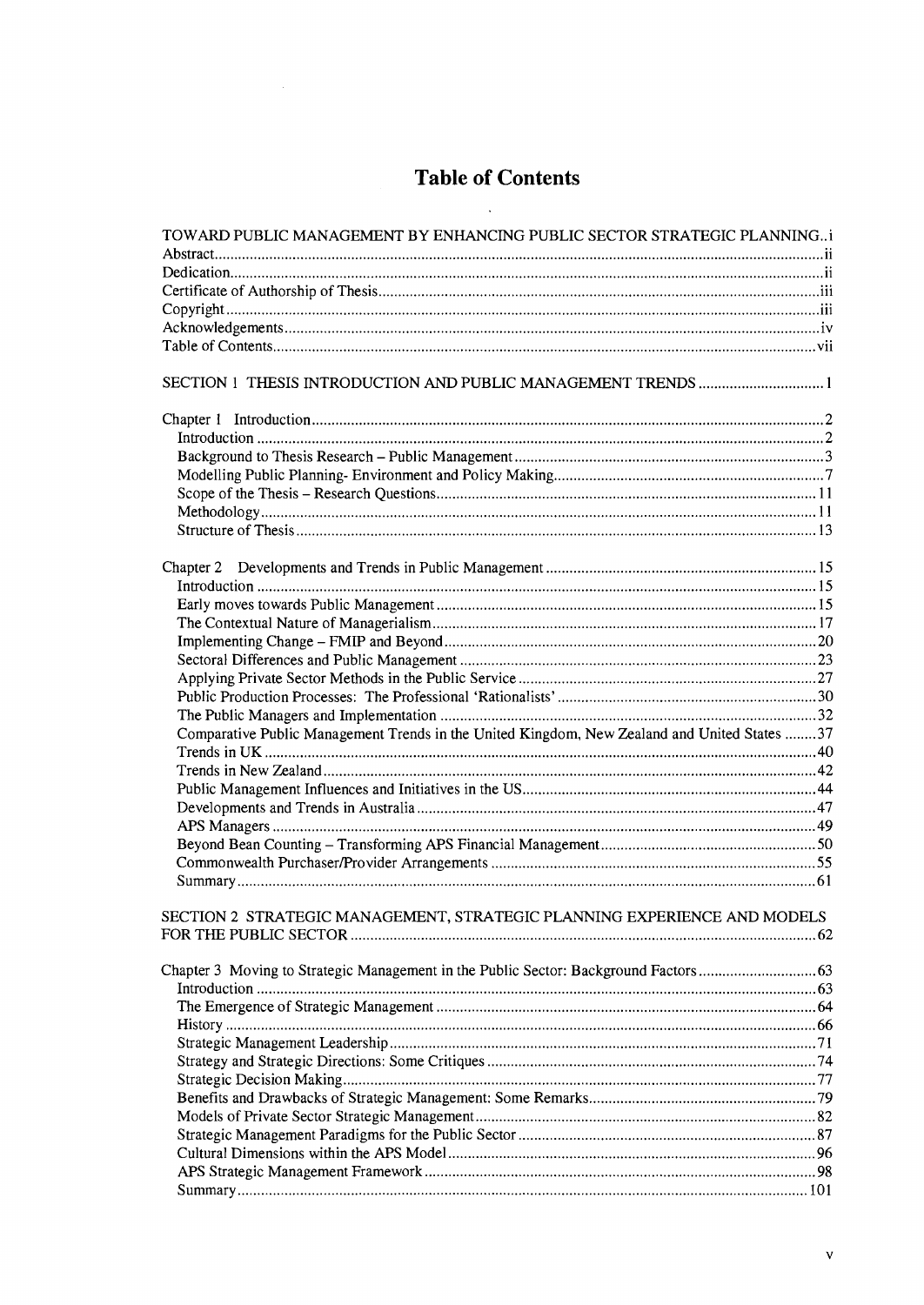| US Government Performance and Results Act - Public Sector Strategic Planning112             |  |
|---------------------------------------------------------------------------------------------|--|
|                                                                                             |  |
|                                                                                             |  |
|                                                                                             |  |
|                                                                                             |  |
|                                                                                             |  |
| Implementation and Impact of APS Corporate Planning in the 1990s: The Experience 126        |  |
|                                                                                             |  |
|                                                                                             |  |
|                                                                                             |  |
|                                                                                             |  |
|                                                                                             |  |
| Chapter 5 Strategic Planning Models and Techniques - Applications for the Public Sector 142 |  |
|                                                                                             |  |
|                                                                                             |  |
|                                                                                             |  |
|                                                                                             |  |
|                                                                                             |  |
|                                                                                             |  |
|                                                                                             |  |
|                                                                                             |  |
|                                                                                             |  |
|                                                                                             |  |
|                                                                                             |  |
|                                                                                             |  |
|                                                                                             |  |
|                                                                                             |  |
|                                                                                             |  |
| Appendix: Summary of Planning Technique Impacts - Public Planning Aspects 174               |  |
| SECTION 3 CASE STUDIES OF DEPARTMENT OF SOCIAL SECURITY AND CENTRELINK AND                  |  |
| Chapter 6 Planning in The Department of Social Security 1990–1997: Toward Centrelink 176    |  |
|                                                                                             |  |
|                                                                                             |  |
|                                                                                             |  |
|                                                                                             |  |
|                                                                                             |  |
|                                                                                             |  |
|                                                                                             |  |
|                                                                                             |  |
|                                                                                             |  |
|                                                                                             |  |
|                                                                                             |  |
|                                                                                             |  |
|                                                                                             |  |
|                                                                                             |  |
|                                                                                             |  |
|                                                                                             |  |